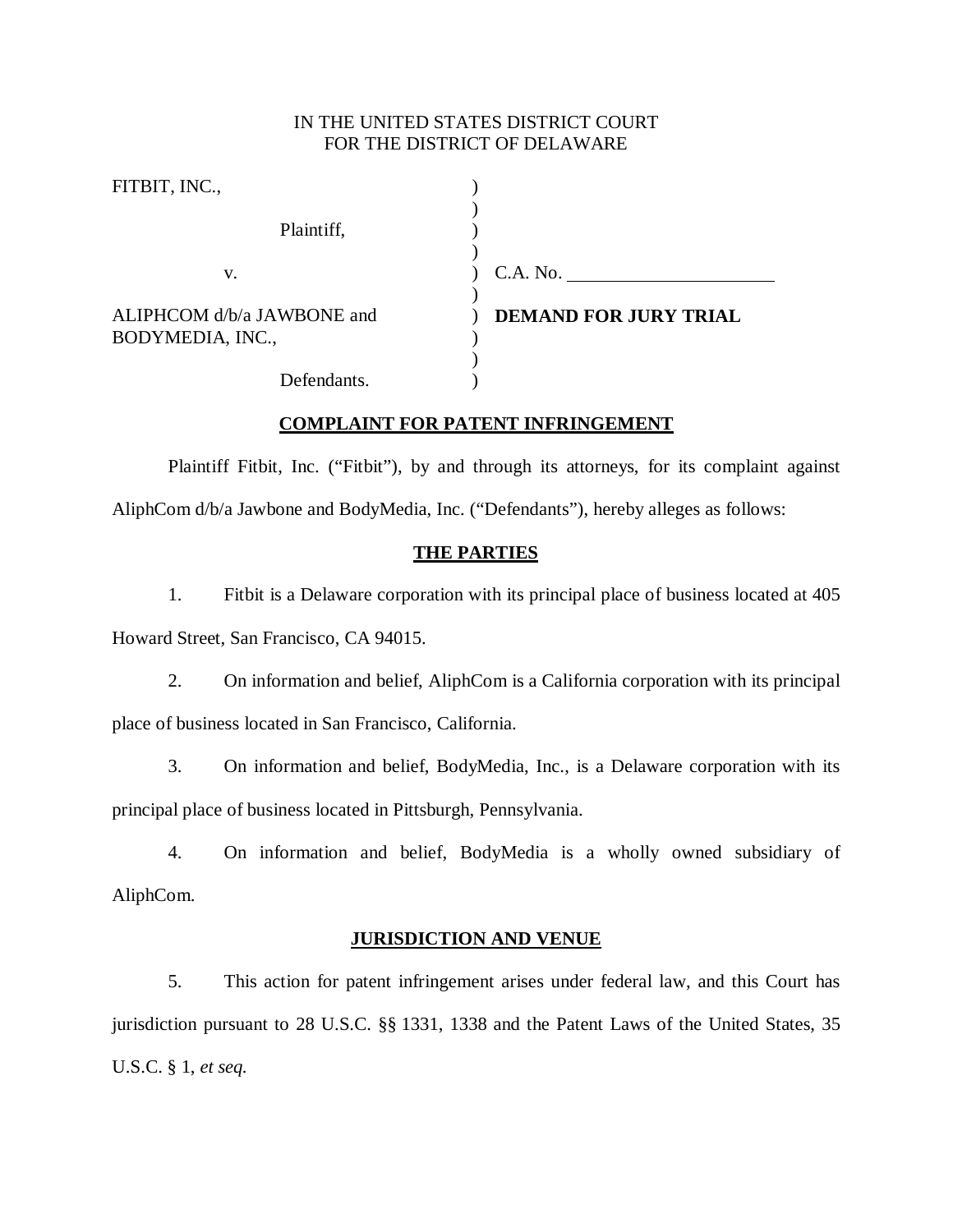6. This Court has personal jurisdiction over Defendant AliphCom because, *inter alia*, AliphCom maintains continuous and systematic contacts with this judicial district. Either directly, or through its subsidiaries, agents, and/or affiliates, AliphCom has conducted and continues to conduct business in this judicial district, including by manufacturing, marketing, and selling infringing products throughout the United States and in the District of Delaware. These acts cause injury to Fitbit within this judicial district.

7. This Court has personal jurisdiction over Defendant BodyMedia, Inc. because, *inter alia*, BodyMedia is a Delaware corporation and maintains continuous and systematic contacts with this judicial district. Either directly, or through its subsidiaries, agents, and/or affiliates, BodyMedia has conducted and continues to conduct business in this judicial district, including by manufacturing, marketing, and selling infringing products throughout the United States and in the District of Delaware. These acts cause injury to Fitbit within this judicial district.

8. Venue is proper in this court pursuant to 28 U.S.C. §§ 1391(b), (c), and 1400(b). Defendant BodyMedia is a Delaware corporation. Defendants have committed acts of infringement within this district, and a substantial part of the events giving rise to the claim occurred in this District.

#### **PATENTS-IN-SUIT**

9. U.S. Patent No. 9,031,812 (the "'812 patent"), entitled "Notifications On A User Device Based On Activity Detected By An Activity Monitoring Device," was duly and legally issued by the U.S. Patent and Trademark Office on May 12, 2015. The '812 patent is assigned to Fitbit. A true and correct copy of the '812 patent is attached as Exhibit A.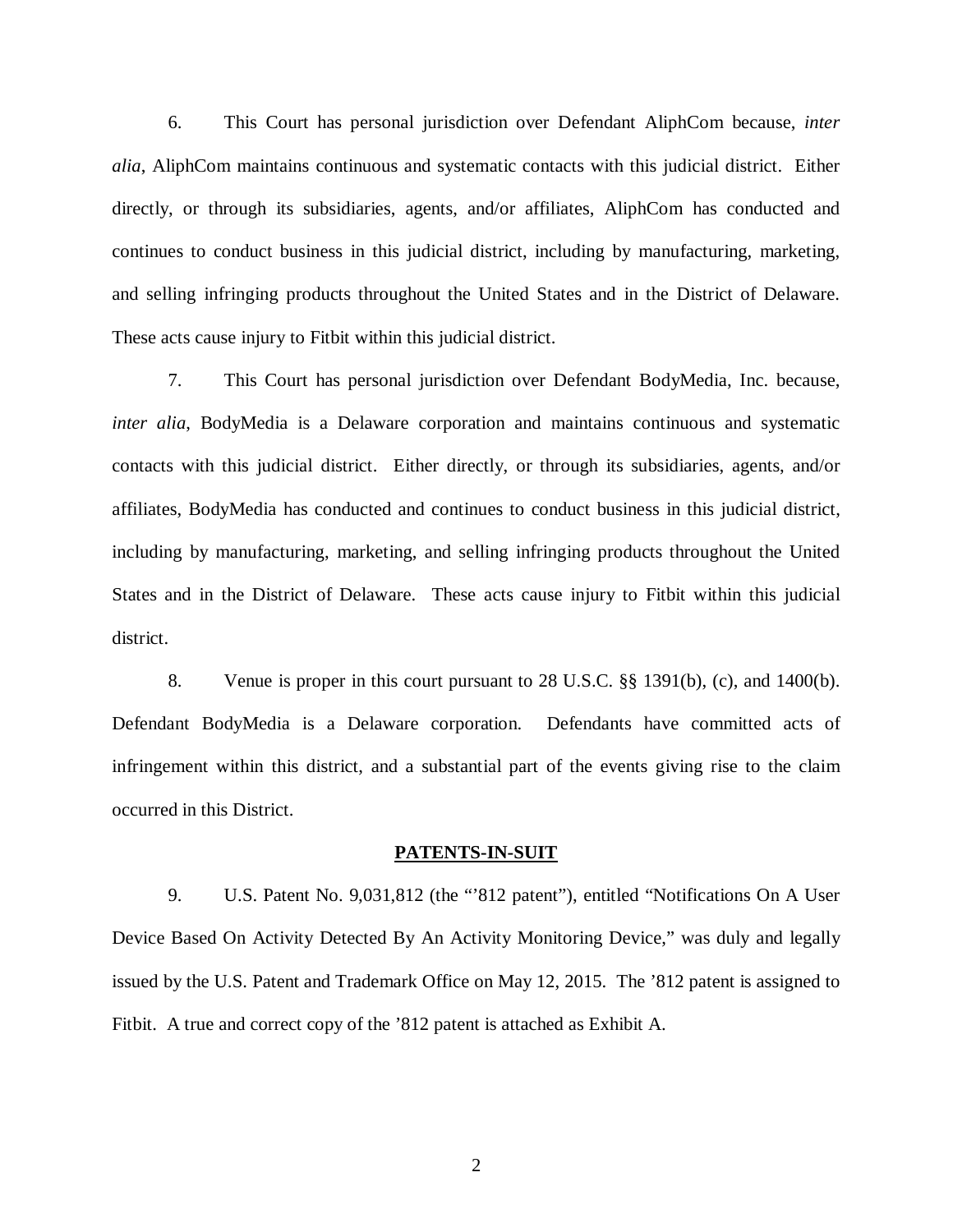10. U.S. Patent No. 8,909,543 (the "'543 patent"), entitled "Methods for Detecting and Recording Physical Activity of Person," was duly and legally issued by the U.S. Patent and Trademark Office on December 9, 2014. The '543 patent is assigned to Fitbit. A true and correct copy of the '543 patent is attached as Exhibit B.

11. U.S. Patent No. 9,042,971 (the "'971 patent"), entitled "Biometric Monitoring Device With Heart Rate Measurement Activated By A Single User Gesture," was duly and legally issued by the U.S. Patent and Trademark Office on May 26, 2015. The '971 patent is assigned to Fitbit. A true and correct copy of the '971 patent is attached as Exhibit C.

12. The '812 patent, '543 patent, and '971 patent are collectively referred to herein as the "Patents-in-Suit." By assignment, Fitbit owns all right, title, and interest in and to the Patents-in-Suit. Fitbit has the right to sue and recover for the infringement of the Patents-in-Suit.

#### **BACKGROUND**

13. Fitbit, Inc. is a company that helps people lead healthier, more active lives by empowering them with data, inspiration, and guidance to reach their goals. Fitbit is an innovator in the health and fitness market, addressing key needs with advanced technology embedded in cutting-edge but simple-to-use products and services. Since 2007, Fitbit has pioneered the connected health and fitness market, growing rapidly into a leading global health and fitness brand.

14. Fitbit wearable devices track sleep and activity. The Fitbit product line includes the Fitbit Zip, Fitbit One, Fitbit Flex, Fitbit Charge, Fitbit Charge HR, and Fitbit Surge.

15. Defendants manufacture, market, and sell activity trackers—including the UP Move, UP24, UP2, UP3, and UP4—that infringe one or more of the Patents-in-Suit.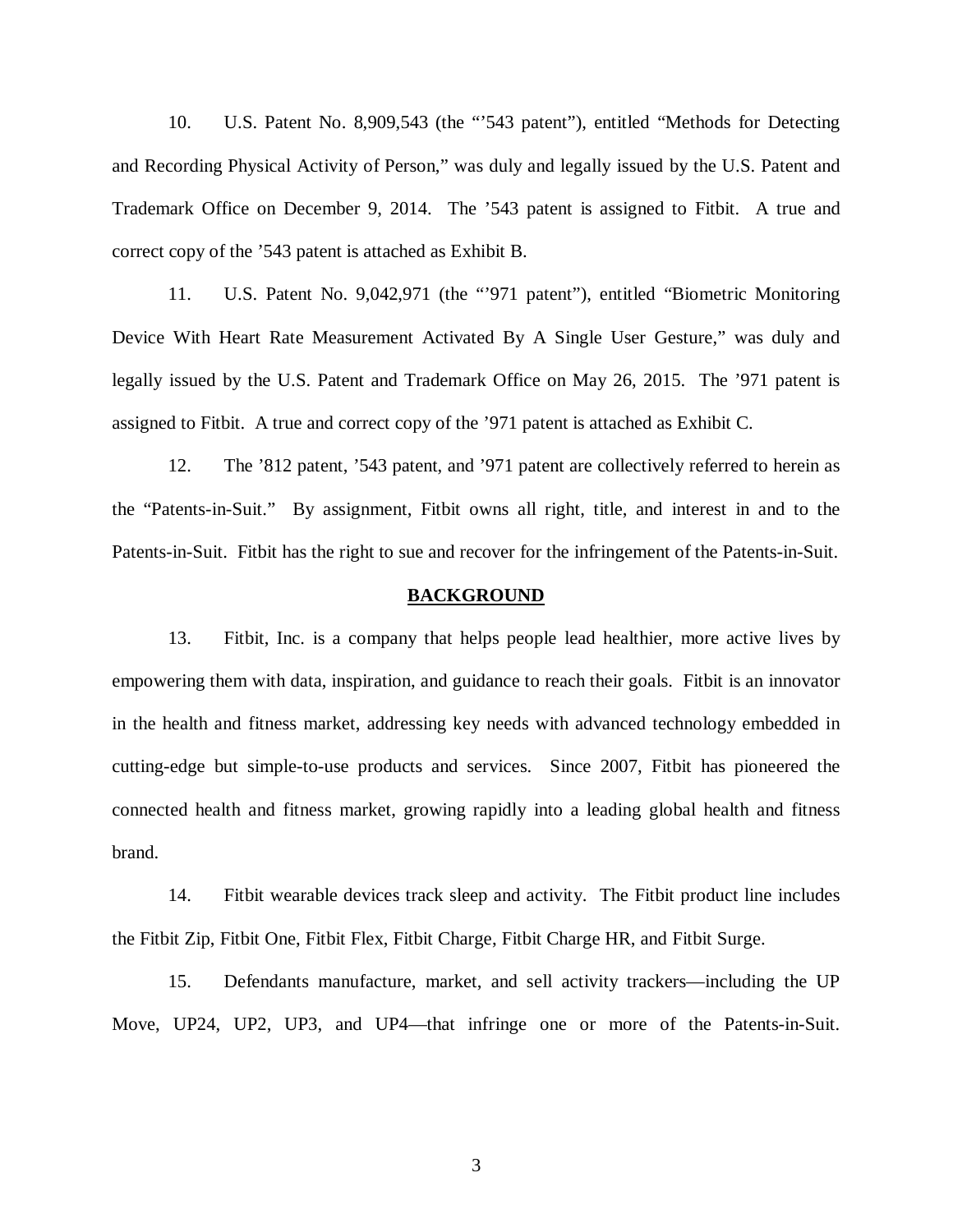Defendants' activity trackers are used in conjunction with the UP App, made available by Defendants as part of the "UP System."

16. On information and belief, AliphCom acquired BodyMedia, Inc. in April 2013 and incorporated BodyMedia's "multi-sensor approach" to physiological data collection and other BodyMedia technology into subsequent products. Products incorporating multiple sensors, such as temperature sensors and bioimpedance sensors, include at least the UP3 and UP4. On information and belief, BodyMedia has contributed to the design, development, manufacture, marketing, and/or sale of at least the UP Move, UP3 and UP4 devices.

## **COUNT I (Infringement of U.S. Patent No. 9,031,812)**

17. Fitbit realleges paragraphs 1 through 16 as though fully set forth herein.

18. In violation of 35 U.S.C. § 271, Defendants have infringed and continue to infringe the '812 patent in this judicial district and elsewhere in the United States, both literally and under the doctrine of equivalents. Defendants have infringed and have continued to infringe through the manufacture, use, offer for sale, sale, and/or importation of products, associated software, and components, including, without limitation, the UP Move, UP24, UP2, UP3, and UP4 and the UP App software interface.

19. On information and belief, at least from the service of this Complaint, Defendants will contributorily infringe and/or actively induce infringement of the '812 patent in violation of 35 U.S.C. § 271(b)-(c), with knowledge of or willful blindness to the existence of the '812 patent, with specific intent to contributorily infringe and/or to induce infringement, and with knowledge or willful blindness that the induced acts would constitute patent infringement. On information and belief, each of the UP Move, UP24, UP2, UP3, and UP4, each sold or offered for sale by Defendants, is not a staple article of commerce, is a component of a patented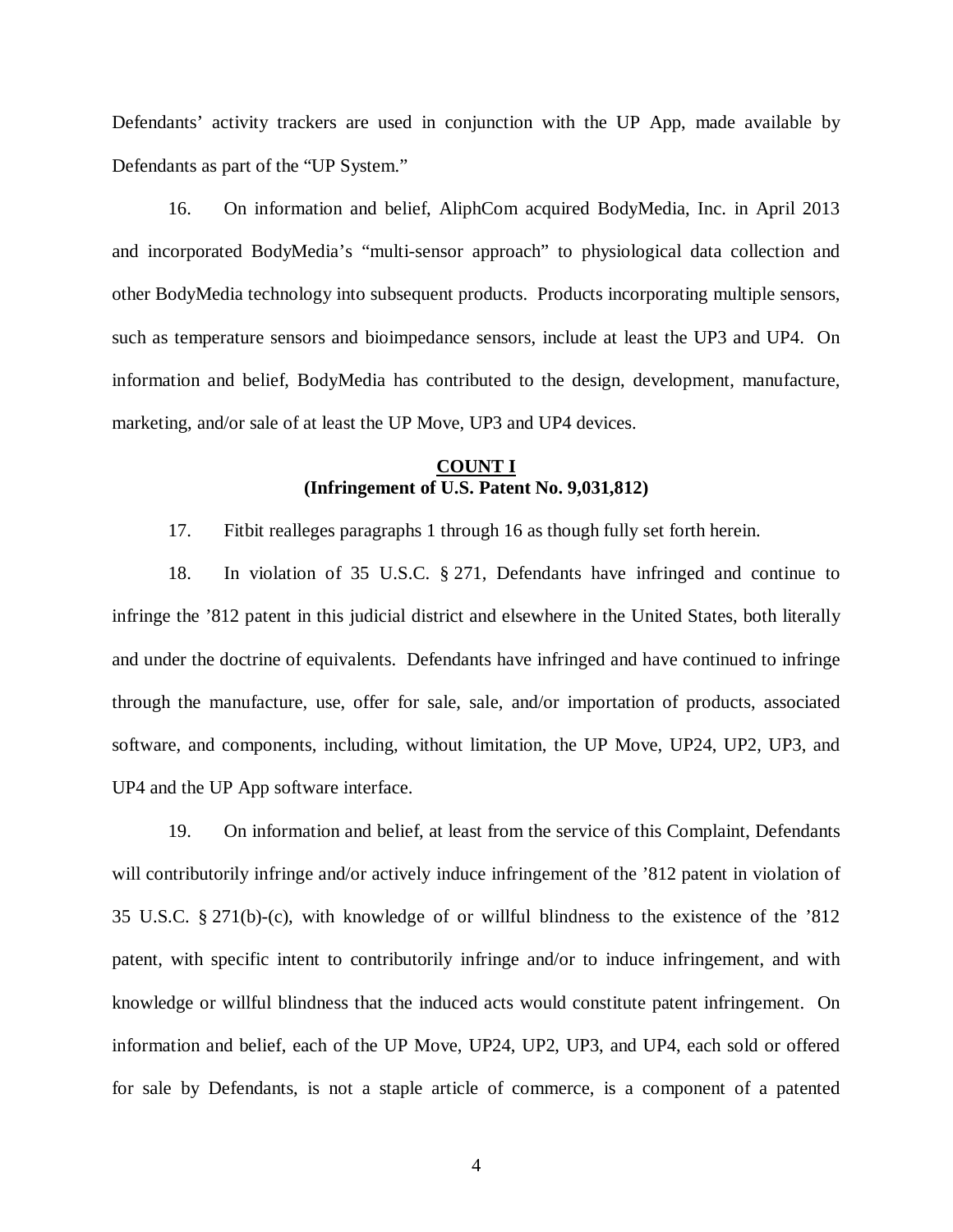combination and material to practicing the invention in the claims of the '812 patent, and has no substantial non-infringing uses. These products are sold directly to customers and used by customers to track and record physical activity in conjunction with the UP App in a manner that infringes the '812 patent.

20. AliphCom's indirect infringement will occur by AliphCom's engaging in at least the following activities: designing and manufacturing the UP Move, UP24, UP2, UP3, and UP4 devices and their components specifically for sale and use in the United States, including Delaware; selling and offering to sell these devices and their components in the United States or importing these devices and their components into the United States, including Delaware; and soliciting, encouraging, and enabling infringing activity in the United States, including Delaware, through promotional and instructional materials, websites (including support information, video instructions, tutorials, and frequently asked questions that direct customers to use the devices in an infringing manner), activities relating to activity monitors or the UP Move, UP24, UP2, UP3, and UP4 devices, and by providing access to and encouraging use of the UP App and promoting the use of third-party applications.

21. BodyMedia's indirect infringement will occur by BodyMedia engaging in at least the following activities: designing and manufacturing at least the UP Move, UP3, and UP4 devices and their components specifically for sale and use in the United States, including Delaware; and selling and offering to sell these devices and their components in the United States or importing these devices and their components into the United States, including Delaware.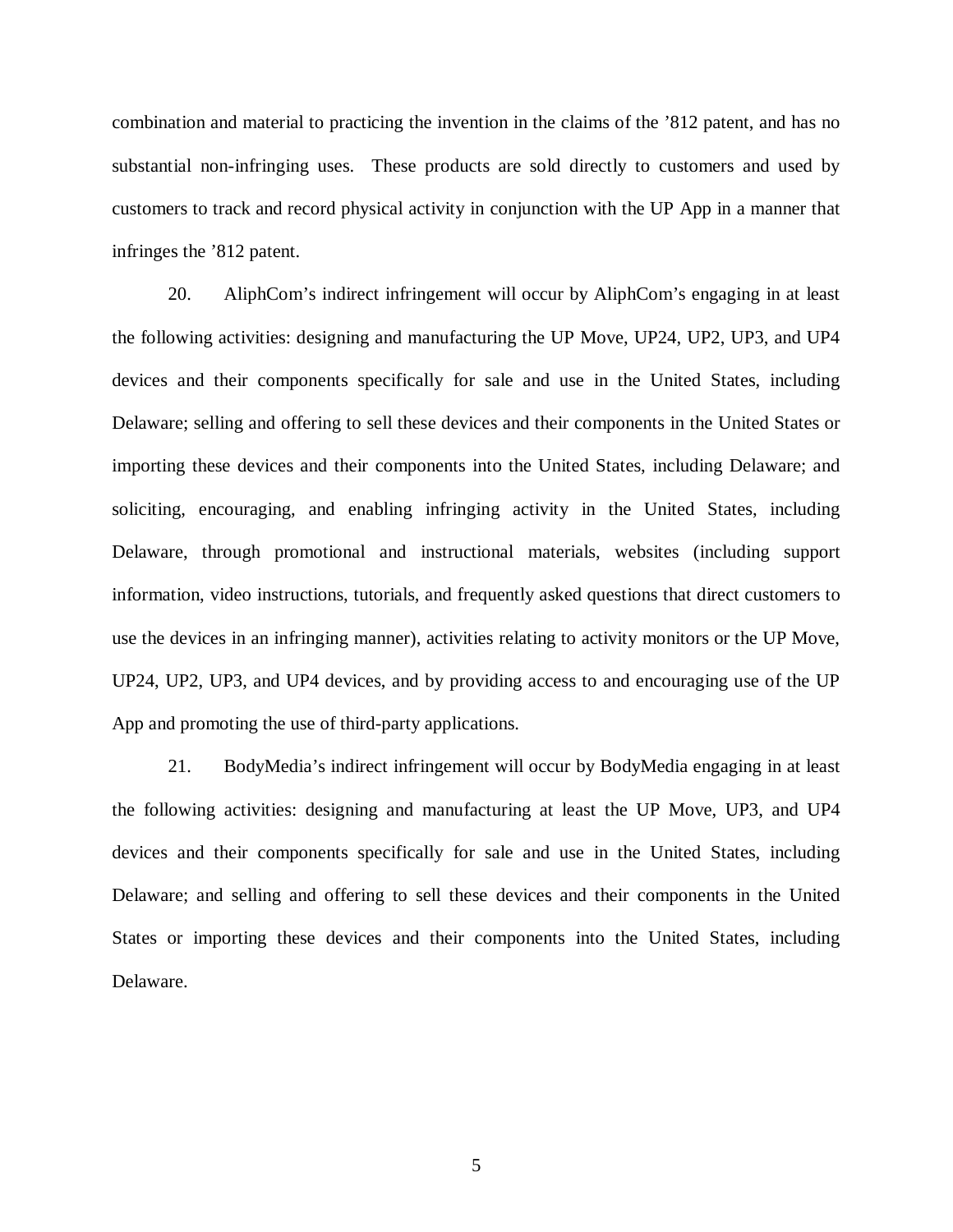22. Defendants' acts of infringement of the '812 patent have caused and will continue to cause Fitbit substantial and irreparable injury, for which Fitbit is entitled to receive injunctive relief and damages adequate to compensate Fitbit for such infringement.

23. This case is exceptional, and therefore, Fitbit is entitled to attorneys' fees pursuant to 35 U.S.C. § 285.

24. Fitbit is also entitled to damages under 35 U.S.C. § 284 for Defendants' infringement of one or more claims of the '812 patent.

# **COUNT II (Infringement of U.S. Patent No. 8,909,543)**

25. Fitbit realleges paragraphs 1 through 24 as though fully set forth herein.

26. In violation of 35 U.S.C. § 271, Defendants have infringed and continue to infringe the '543 patent in this judicial district and elsewhere in the United States, both literally and under the doctrine of equivalents. Defendants have infringed and have continued to infringe through the manufacture, use, offer for sale, sale, and/or importation of products, associated software, and components, including, without limitation, the UP Move activity tracker and the UP App software interface.

27. On information and belief, at least from the service of this Complaint, Defendants will contributorily infringe and/or actively induce infringement of the '543 patent in violation of 35 U.S.C. § 271(b)-(c), with knowledge of or willful blindness to the existence of the '543 patent, with specific intent to contributorily infringe and/or to induce infringement, and with knowledge or willful blindness that the induced acts would constitute patent infringement. On information and belief, the UP Move and other activity trackers, each sold or offered for sale by Defendants, is not a staple article of commerce, is a component of a patented combination and material to practicing the invention in the claims of the '543 patent, and has no substantial non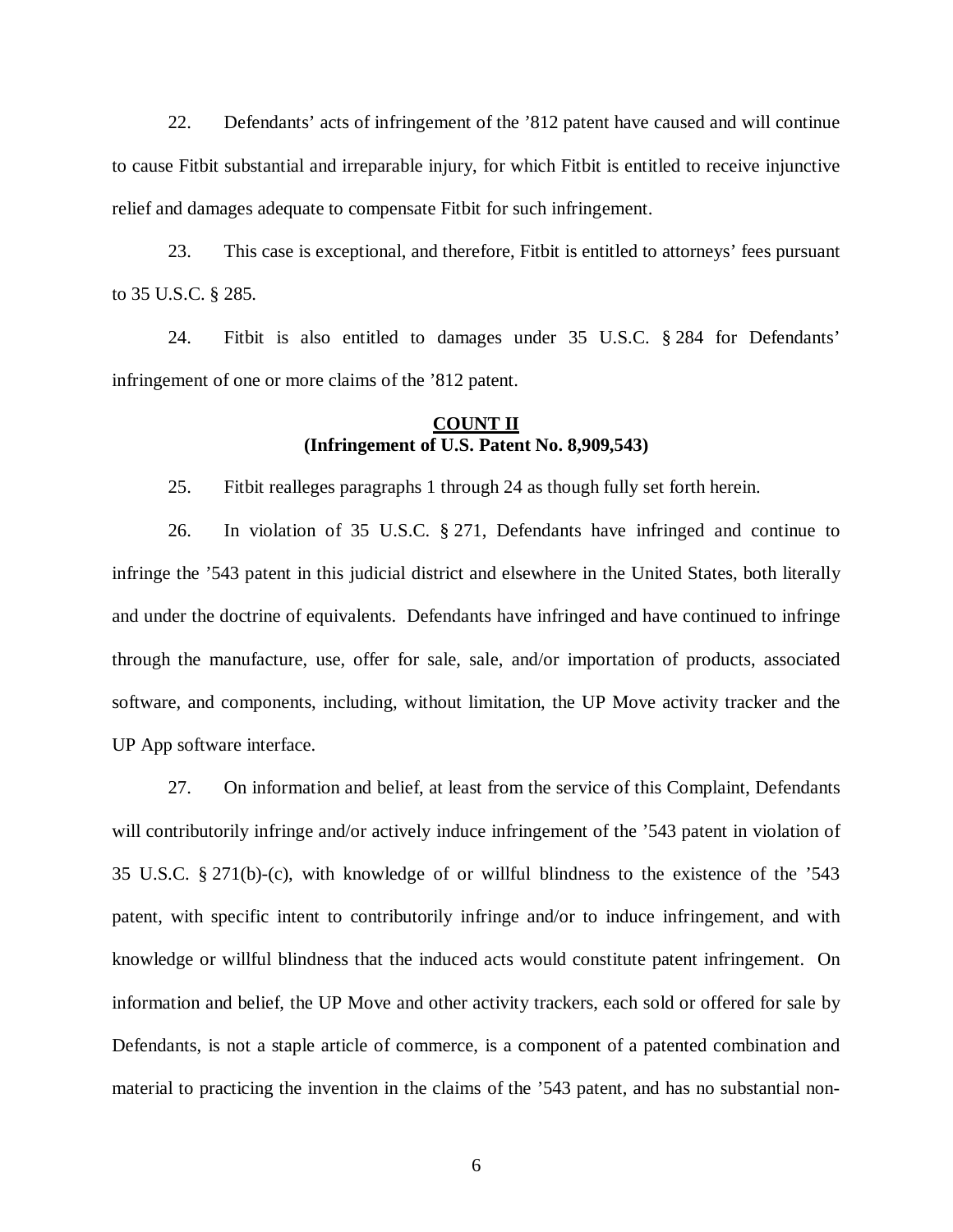infringing uses. These products are sold directly to customers and used by customers to track and record physical activity in conjunction with the UP App in a manner that infringes the '543 patent.

28. AliphCom's indirect infringement will occur by AliphCom's engaging in at least the following activities: designing and manufacturing the UP Move and other activity tracker devices and their components specifically for sale and use in the United States, including Delaware; selling and offering to sell these devices and their components in the United States or importing these devices and their components into the United States, including Delaware; and soliciting, encouraging, and enabling infringing activity in the United States, including Delaware, through promotional and instructional materials, websites (including support information, video instructions, tutorials, and frequently asked questions that direct customers to use the devices in an infringing manner), activities relating to activity monitors or the UP Move devices, and by providing access to and encouraging use of the UP App and promoting the use of third-party applications.

29. BodyMedia's indirect infringement will occur by BodyMedia engaging in at least the following activities: designing and manufacturing at least the UP Move and other activity tracker devices and their components specifically for sale and use in the United States, including Delaware; and selling and offering to sell these devices and their components in the United States or importing these devices and their components into the United States, including Delaware.

30. Defendants' acts of infringement of the '543 patent have caused and will continue to cause Fitbit substantial and irreparable injury, for which Fitbit is entitled to receive injunctive relief and damages adequate to compensate Fitbit for such infringement.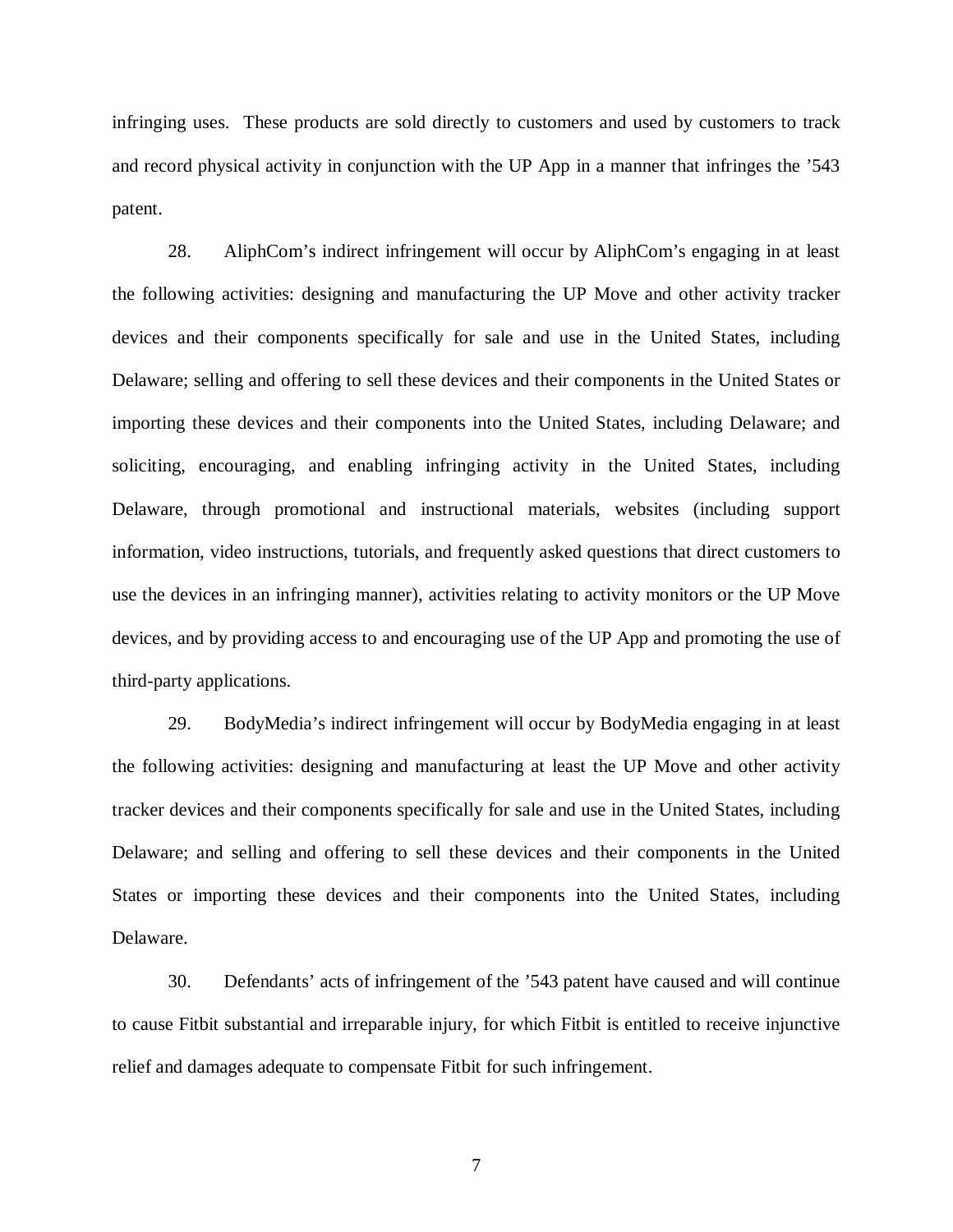31. This case is exceptional, and therefore, Fitbit is entitled to attorneys' fees pursuant to 35 U.S.C. § 285.

32. Fitbit is also entitled to damages under 35 U.S.C. § 284 for Defendants' infringement of one or more claims of the '543 patent.

# **COUNT III (Infringement of U.S. Patent No. 9,042,971)**

33. Fitbit realleges paragraphs 1 through 32 as though fully set forth herein.

34. In violation of 35 U.S.C. § 271, Defendants have infringed and continue to infringe the '971 patent in this judicial district and elsewhere in the United States, both literally and under the doctrine of equivalents. Defendants have infringed and have continued to infringe through the manufacture, use, offer for sale, sale, and/or importation of products, associated software, and components, including, without limitation, the UP3 and UP4 activity trackers and the UP App software interface.

35. On information and belief, at least from the service of this Complaint, Defendants will contributorily infringe and/or actively induce infringement of the '971 patent in violation of 35 U.S.C. § 271(b)-(c), with knowledge of or willful blindness to the existence of the '971 patent, with specific intent to contributorily infringe and/or to induce infringement, and with knowledge or willful blindness that the induced acts would constitute patent infringement. On information and belief, each of the UP3 and UP4, each sold or offered for sale by Defendants, is not a staple article of commerce, is a component of a patented combination and material to practicing the invention in the claims of the '971 patent, and has no substantial non-infringing uses. These products are sold directly to customers and used by customers to track and record physical activity in conjunction with the UP App in a manner that infringes the '971 patent.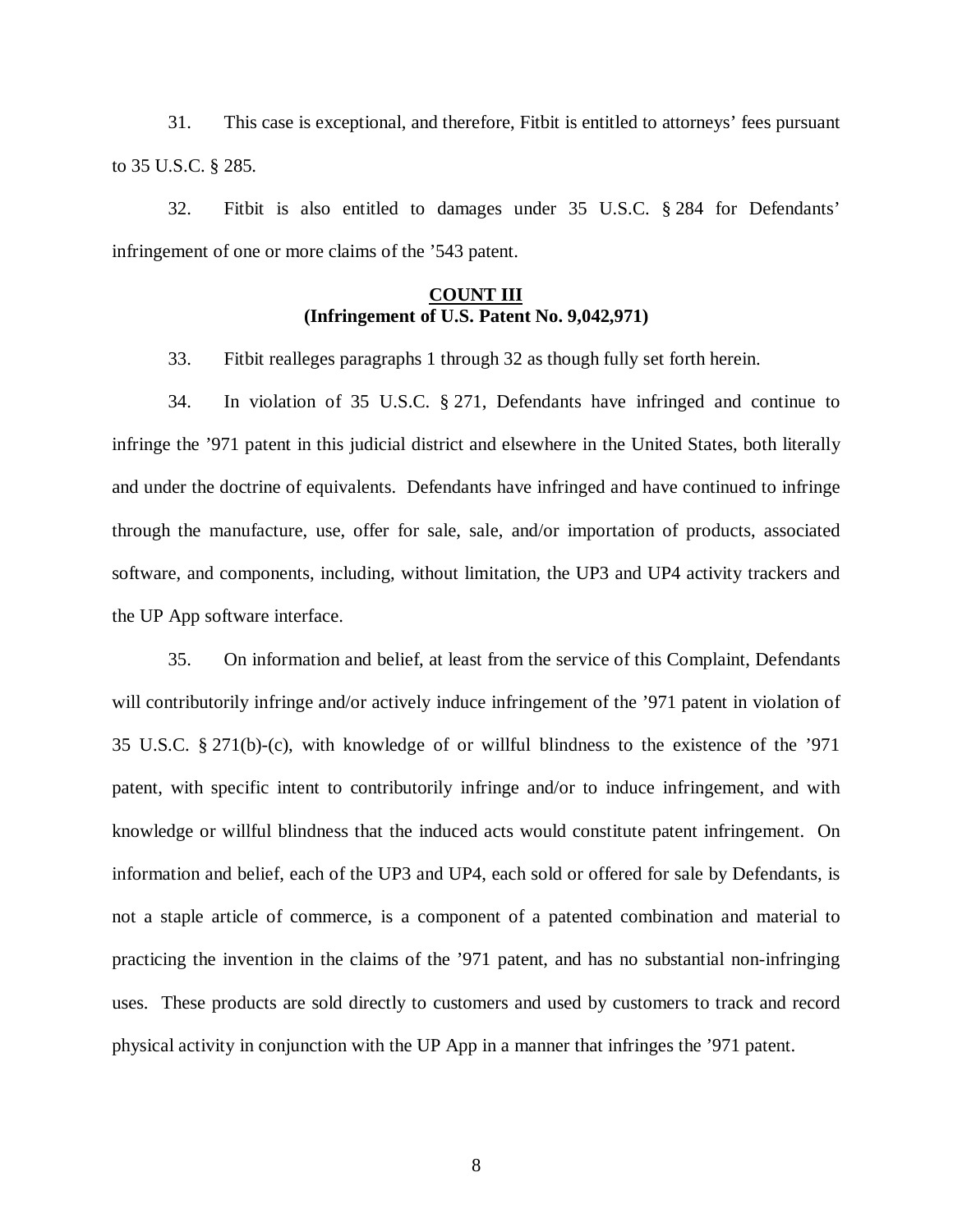36. AliphCom's indirect infringement will occur by AliphCom's engaging in at least the following activities: designing and manufacturing the UP3 and UP4 and other activity tracker devices and their components specifically for sale and use in the United States, including Delaware; selling and offering to sell these devices and their components in the United States or importing these devices and their components into the United States, including Delaware; and soliciting, encouraging, and enabling infringing activity in the United States, including Delaware, through promotional and instructional materials, websites (including support information, video instructions, tutorials, and frequently asked questions that direct customers to use the devices in an infringing manner), activities relating to activity monitors or the UP3 and UP4 devices, and by providing access to and encouraging use of the UP App and promoting the use of third-party applications.

37. BodyMedia's indirect infringement will occur by BodyMedia engaging in at least the following activities: designing and manufacturing the UP3 and UP4 and other activity tracker devices and their components specifically for sale and use in the United States, including Delaware; and selling and offering to sell these devices and their components in the United States or importing these devices and their components into the United States, including Delaware.

38. Defendants' acts of infringement of the '971 patent have caused and will continue to cause Fitbit substantial and irreparable injury, for which Fitbit is entitled to receive injunctive relief and damages adequate to compensate Fitbit for such infringement.

39. This case is exceptional, and therefore, Fitbit is entitled to attorneys' fees pursuant to 35 U.S.C. § 285.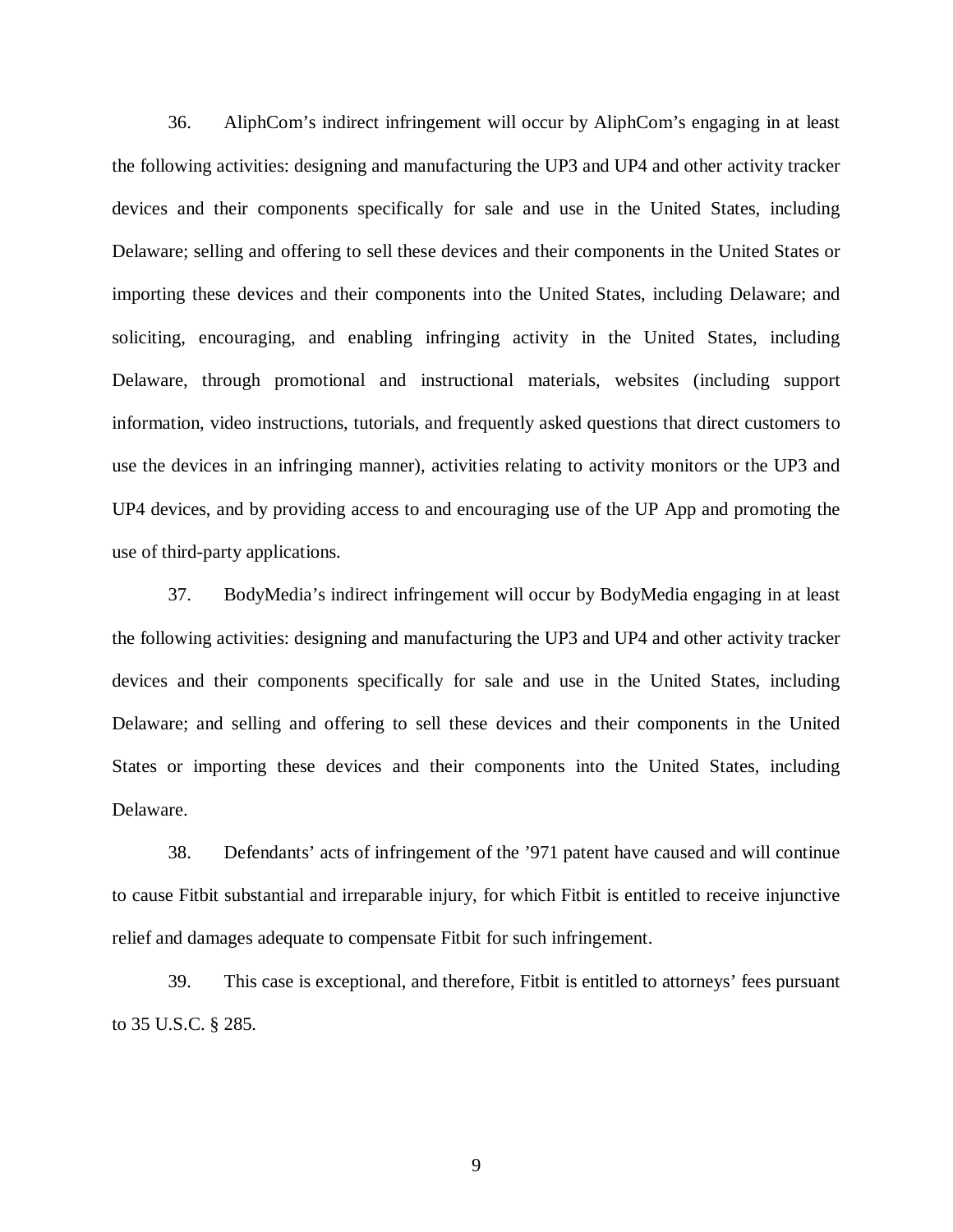40. Fitbit is also entitled to damages under 35 U.S.C. § 284 for Defendants' infringement of one or more claims of the '971 patent.

#### **JURY DEMAND**

41. Pursuant to Rule 38(b) of the Federal Rules of Civil Procedure, Fitbit respectfully requests a trial by jury on all issues.

#### **REQUESTED RELIEF**

Fitbit respectfully seeks the following relief:

a) The entry of judgment declaring that Defendants have infringed each of the Patents-in-Suit;

b) An award of all available damages, including, but not limited to Fitbit's lost profits from Defendants' infringement of the Patents-in-Suit, but in any event not less than a reasonable royalty, together with pre-judgment and post-judgment interest;

c) An injunction restraining Defendants and their affiliates, subsidiaries, officers, directors, agents, servants, employees, representatives, licensees, successors, assigns, and all those acting for them and on their behalf, from further infringement, further inducements of infringement, and further contributions to infringement of the Patents-in-Suit;

d) The entry of an order declaring that this is an exceptional case and awarding Fitbit its costs, expenses, and reasonable attorney fees under 35 U.S.C. § 285 and all other applicable statutes, rules, and common law; AND

e) An order awarding Fitbit any such other relief as the Court may deem just and proper under the circumstances.